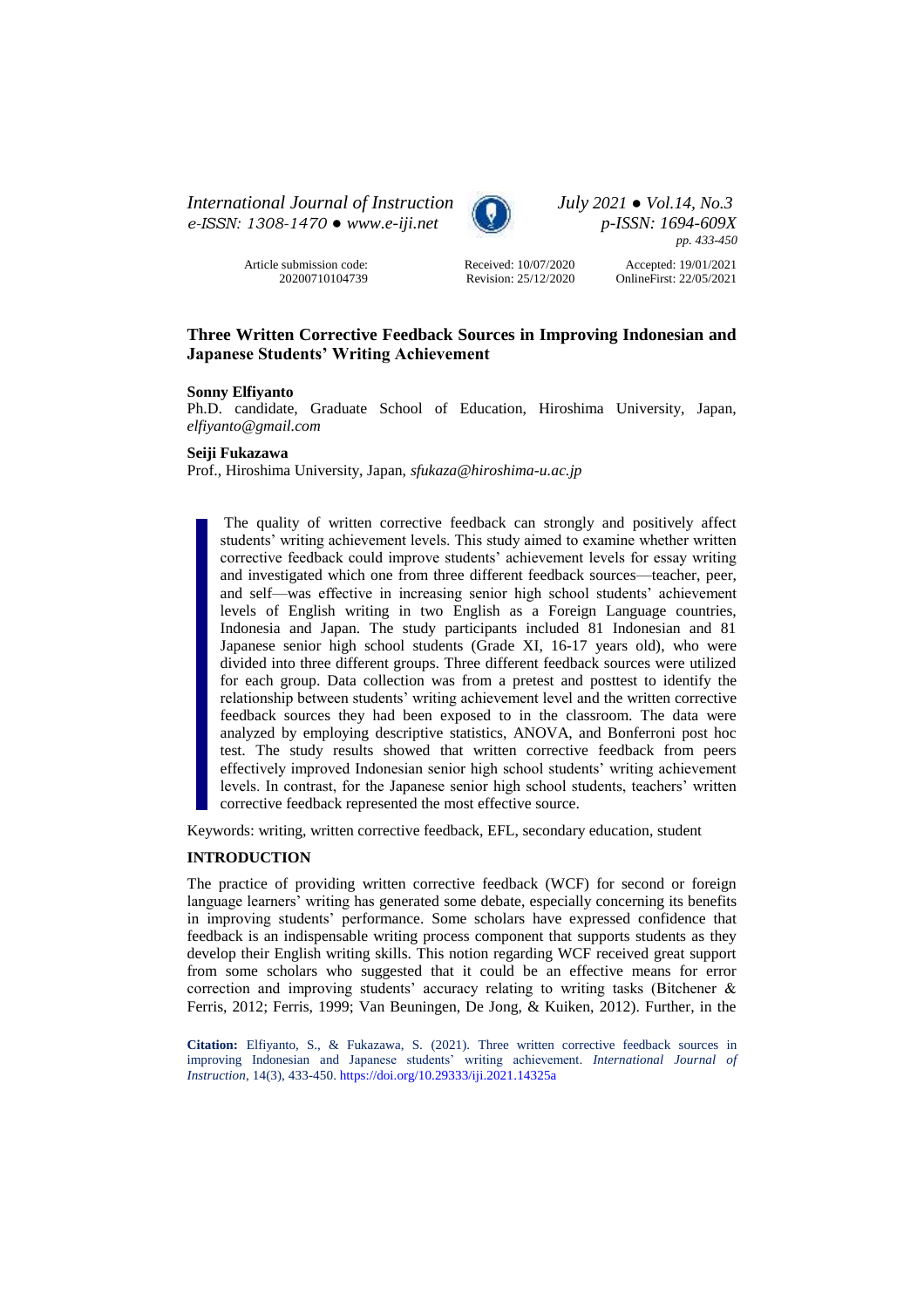academic area, Chen, Nassaji, and Liu (2016) discovered that WCF had become the most prominent approach for providing feedback in English as a Foreign Language (EFL).

Four language skills must be mastered by senior high school students in Indonesia and Japan. One of the skills is writing, which is considered the most challenging skill for learners to master (Richards & Renandya, 2002). Moreover, Tillema (2012) said that writing is one of the most important educational success skills, even though it is one of the most challenging skills to be learned. Some studies have been done to investigate the Indonesian students' problem in writing. Ariyanti and Fitriana (2017) found that Indonesian students had problems using grammar, cohesion, coherence, paragraph organization, diction, and spelling in essay writing. Additionally, Toba, Noor, and Sanu (2019) concluded that some participants have problems in writing components, including content, organization, vocabulary, grammar, and mechanics. As a result, Indonesian senior high school students must have skills in understanding the meaning and compiling oral and written texts, using text structures in order and coherently as well as linguistic elements accurately, acceptably, and fluently (Kemendikbud, 2013).

Like Indonesian students, Japanese students have also faced problems in English writing. 64% of the students were still unable to write using logical structure (Okada, 2018). English is very difficult to acquire for Japanese people. According to Yoshida (2008), the main reasons are that Japan is a homogeneous, monolingual nation, and Japanese have little exposure to English or need to use it in their daily lives. Consequently, the Ministry of Education, Culture, Sports, Science, and Technology (MEXT, 2011) has stated that the main writing goal of English classrooms should be "to accustom and familiarize students with writing in English and to enable them to write about their thoughts using English." Thus, the teacher has the responsibility of facilitating students' learning in English, thereby improving writing skills and confidence that are essential requirements in the MEXT curriculum. Therefore, to achieve those goals, the investigation of whether—and how—WCF is being applied in senior high schools in Indonesia and Japan as a strategy to improve students' writing ability.

Several research studies on the effects of WCF have produced fundamentally different findings. Some scholars have suggested that WCF is not a useful approach for learners. Truscott (1996) found that WCF was very ineffective and, in some cases, even harmful for the provision of CF to students' learning. Moreover, Truscott and Hsu (2008) concluded that improvements made during revisions are not evidence of correction's effectiveness for improving learners' writing ability.

In contrast, Ferris (1999) claimed that CF was a very suitable approach that should be tested in English as a Second Language (ESL) writing classes. She contended that CF could motivate and increase students' confidence if teachers provided feedback about their writing. She argued that, in this way, CF provision could increase students' selfsufficiency in terms of editing their writing products. Bitchener and Storch (2016) supported Ferris' claim that WCF could positively affect writing accuracy.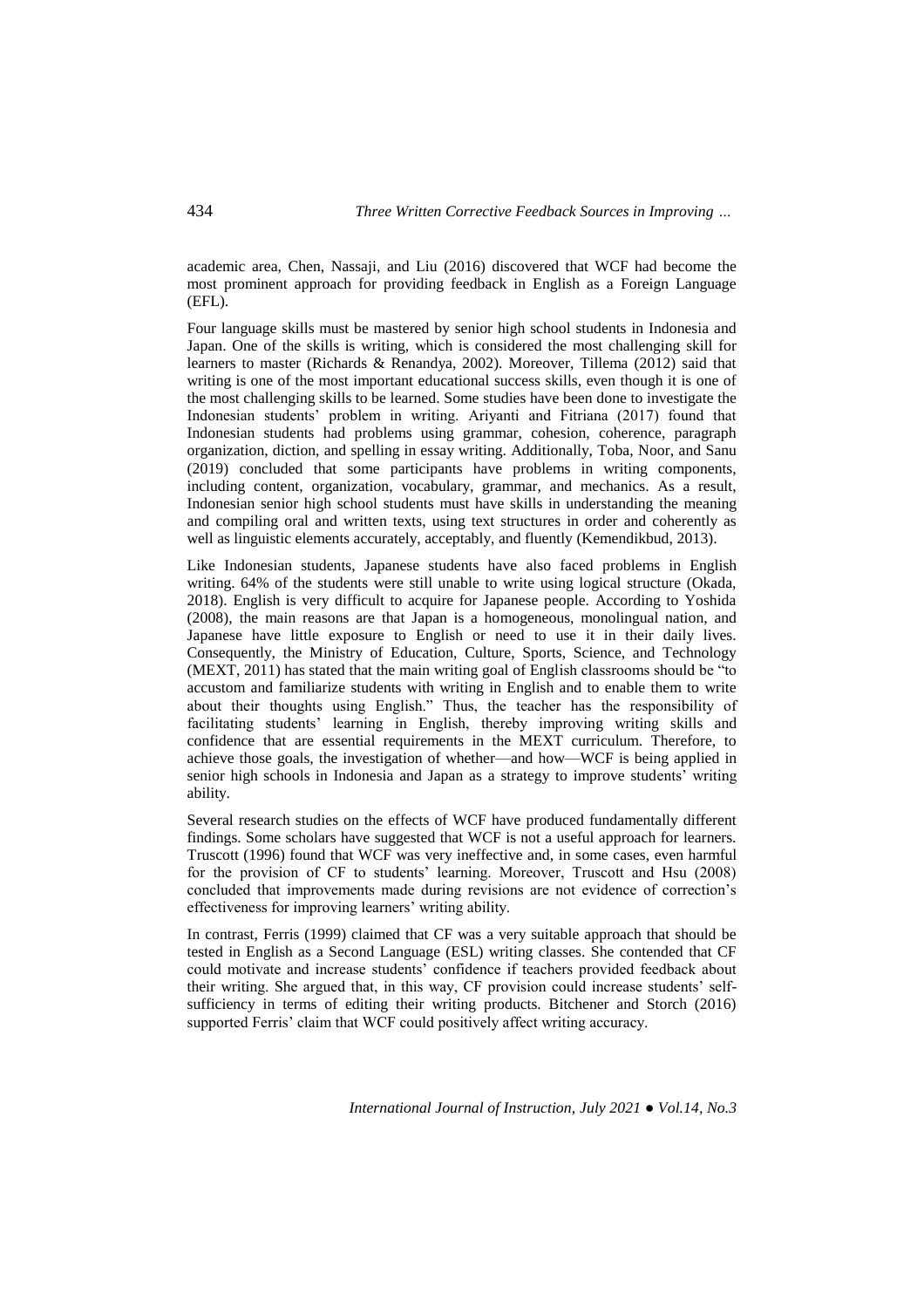# *Elfiyanto & Fukazawa* 435

Two different viewpoints have posited that WCF is mostly conducted among adult learners and at the university level. Few studies have considered this issue at the senior high school level, particularly in Indonesia and Japan. Thus, it is necessary to conduct substantial research on whether WCF sources can improve Indonesian and Japanese senior high school students' English writing achievement levels and investigate the effectiveness of different sources of WCF.

#### **Review of Literature**

#### **Written Corrective Feedback**

Any information offered by an agent (e.g., teacher, peer, or self) concerning aspects of one's performance is feedback (Hattie & Timperley, 2007). Therefore, any information regarding the student's achievement levels in relation to learning objectives, which is provided to the teacher and/or the student, is considered as feedback. Feedback should be aimed at aiding advancements in students' learning. Bitchener and Storch (2016) define WCF as a written reply to any linguistic error detected in writing products produced by a student. It tries to correct the detected incorrect usage or pinpoint where the error has occurred and how it can be improved.

The problem of assigning CF to students' written works to enhance their writing has been actively debated since the publication of Truscott's essay (1996), which argued that the application of CF in assessing ESL students' writing was not only useless, but also harmful. In response to Truscott, Ferris (1999) stated that Truscott's claim was incorrect and that CF could be helpful for ESL writers. These different viewpoints sparked an extensive discussion between the two researchers. However, Chandler (2003) argues that CF is a valuable part of ESL writing. He states, "The one implicit point of agreement in Truscott's and Ferris' articles was that the existing data are insufficient to resolve the question of whether error correction can be an effective way to improve the accuracy of L2 writing" (p. 268).

Van Beuningen et al. (2012) found that the application of CF was beneficial for assisting accuracy enhancement among L2 students. This study, which utilized real classrooms, included four sessions: pretest–treatment–posttest–delayed-posttest. Then, the researchers analyzed the first assignments (pretest) and examined errors that appeared in the revised texts (posttest) along with the products that did not receive any feedback. Generally, WCF is beneficial for ESL and EFL writers in improving their written accuracy; however, few studies have been conducted at the secondary level.

Nevertheless, the question of who should provide WCF for students' writing to help them become independent writers and achieve writing skills accuracy remains unanswered. Hendrickson (1978) raised some issues regarding WCF, including "should we correct," "when?," "which errors?," "how?," and "who?" Therefore, this study focused on the question of "who" will provide WCF. It was determined that the providing sources could be a teacher, a peer, or oneself (the writer).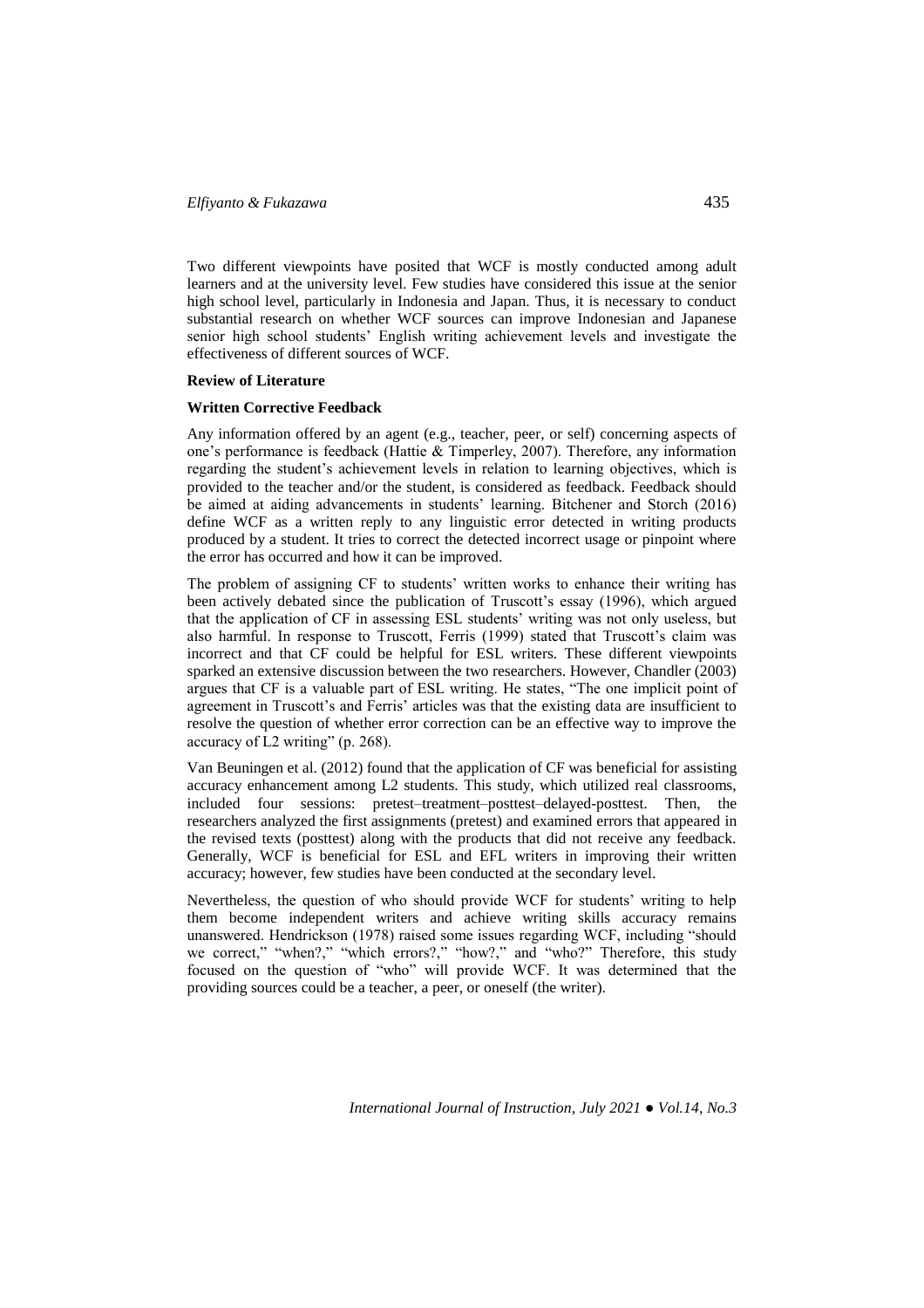# **Teacher Written Corrective Feedback**

Bitchener and Ferris (2012) stated that teacher WCF effectively helps EFL writers; for example, teacher WCF provides marginal comments, clarification requests, and comments regarding grammatical problems. Students hold certain expectations regarding their teachers' feedback on their writings and value such comments; furthermore, they feel unsatisfied when they do not receive them. Further, Ferris (2006) revealed that there was a connection between teachers' markings and the students' ability to revise their essays. Such research suggested that teacher WCF was essential in the EFL learning context because feedback could affect students' awareness regarding their writings or compositions.

Wihadi and Martiana (2015) conducted a study in order to assess the effect of teacher WCF on forty senior high school students. The results showed that teacher WCF could decrease students' error rates in a writing task. Furthermore, teacher WCF could encourage the students, and it motivated them in writing since they received adequate experience in composing good quality texts. Students revealed that they had maintained personal contact with their teacher during the course to know more about what the teacher wanted.

## **Peer Written Corrective Feedback**

According to Kroll (2001), peer review, peer editing, or peer feedback refers to "simply putting students together in groups and then having each student read and react to the strength and weaknesses of each other's papers" (p. 228). Moreover, Hansen and Liu (2005) stated that peer feedback utilizes trained peer reviewers to provide their peers with comments regarding their writings in either written or oral form.

Nowadays, peer WCF is being used in many writing classes. Some researchers have suggested that it can improve students' writing skills (Bijami, Kashef, & Nejad, 2013; Lee, 2009). Peer WCF usually focuses more on content, organization, and vocabulary, so it leads to less reluctance among students toward accepting a peer's comment, and it is considered to have a faster impact compared to teacher feedback (Gielen, Peeters, Dochy, Onghena, & Struyven, 2010). Peterson (2013) found that the students who provided feedback achieved a better understanding of the characteristics of good writing by assessing and commenting on their peers' writings. Kusumaningrum, Cahyono, and Prayogo (2019) conducted their research on a sample of 55 EFL university students in Indonesia. The study results revealed that peer feedback provision could increase students' writing achievement levels in both groups.

# **Self-Written Corrective Feedback**

Self-WCF is defined as the ability to distinguish one's own strengths and weaknesses, and it aims at the development of language components (vocabulary, spelling, tense, and preposition) in one's achievement levels (Lee, 1997; Zimmerman, 2002). Xiang (2004) reported that students should be trained to practice self-monitoring, as it is an effective way to improve students' ability to revise and improve their writing products. Graham and Harris (1996) encouraged students to provide self-feedback for their writing. The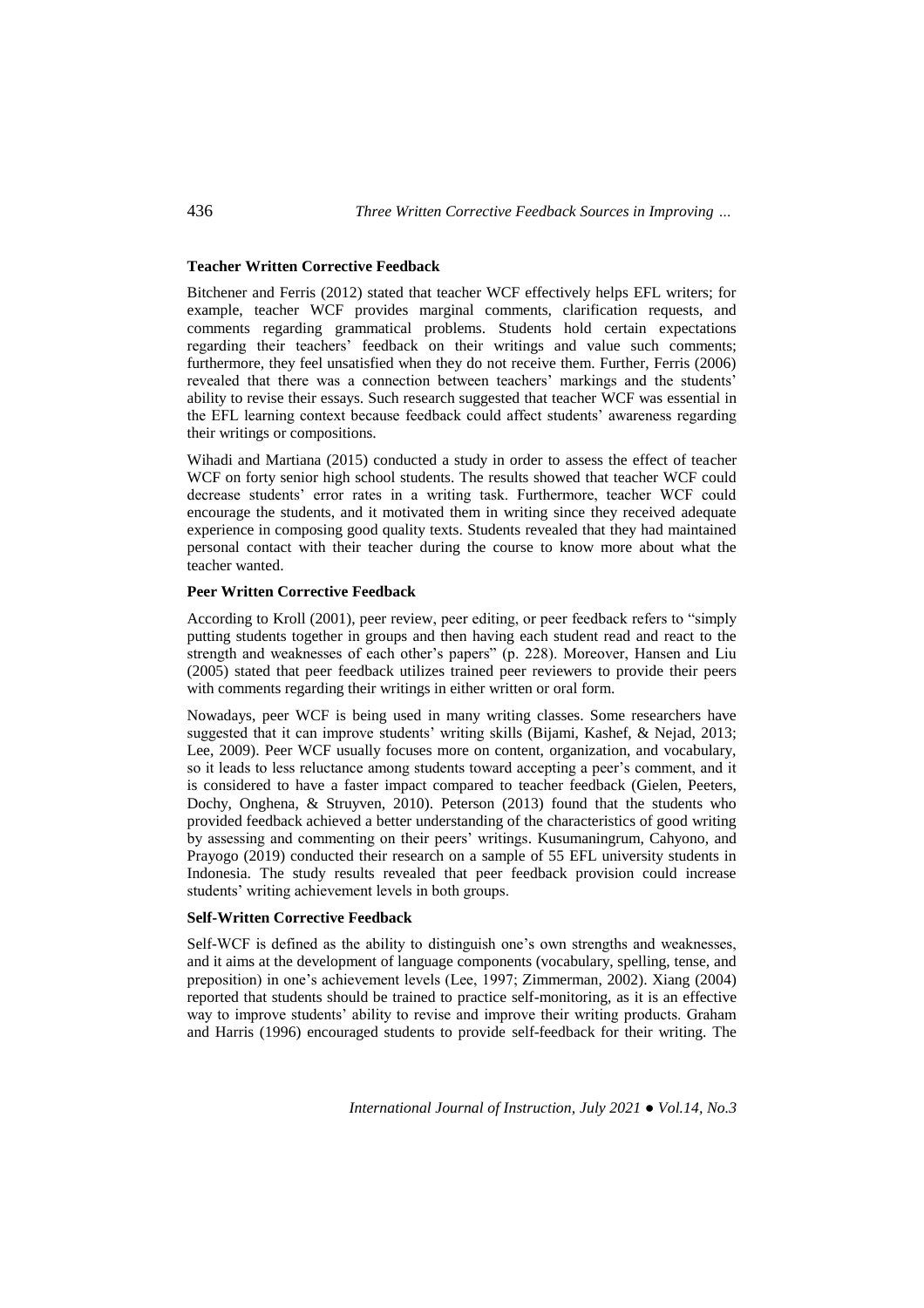results revealed that self-feedback could assist students who had low proficiency levels in increasing their writing's quality, length, mechanics, and grammar as well as their perceptions about writing.

Lee (1997) investigated students' competence in terms of correcting surface and meaning errors in a given composition. The students were required to fix the mistakes in three different groups, each receiving the following types of feedback: direct feedback, indirect feedback, and no feedback. The study findings exposed a significant difference, in terms of the students' ability to correct errors, among the three groups. Thus, the study concluded that "when direct cues of error location were provided, their [students'] scores were significantly higher" (p.470).

### **Comparative Written Corrective Feedback Studies**

Some scholars have compared peer and teacher WCF (Elfiyanto & Fukazawa, 2020; Yang, Badger, & Yu, 2006). Yang et al. (2006) stated that students who accepted both teacher and peer feedback could improve their writing ability. Even in this study, the students considered teacher WCF to be more important than peer WCF. However, they also understood the importance of peer WCF and acknowledged that peer WCF could encourage their autonomy. Elfiyanto and Fukazawa (2020) found in their study that Indonesian senior high school students who received peer WCF could enhance their writing abilities compared to students who got teacher WCF. Besides, students who received peer WCF could enhance their abilities in organization and vocabulary. In contrast, students who received teacher WCF could improve their content, organization, vocabulary, and language.

Contradicting the previously mentioned studies, Polio, Fleck, and Leder (1998) analyzed whether or not students revise their texts during revision and whether their effort could reduce sentence-level errors in revised texts after receiving feedback. The result showed that there was a notable improvement in both groups with regards to maintaining grammar accuracy and catching vocabulary errors in the revised texts. However, there were no differences between the achievement levels of the two groups. Therefore, students were able to improve their language without receiving any feedback.

Studies which compared the impact of WCF sources in students' writings yielded a variety of findings. Ganji (2009) examined the impact of providing teacher correction, peer correction, and self-correction on university students' achievement levels in Iran for eight weeks. This study's results revealed that, compared to teacher correction, peer and self-correction were much more efficient during the posttest. It also found that peer correction was useful for providing feedback. Furthermore, Nakanishi (2007) studied the effect of feedback and revision in a group of 40 Japanese female second-year college students. The students were categorized into four different feedback groups: self, peer, teacher, and peer and teacher feedback. The study results showed that the scores of all the groups increased after group members received feedback; furthermore, there was no significant difference between them. The study questionnaire reported that 90% of students in the peer and teacher feedback group considered the comments they received to be useful for revising their drafts.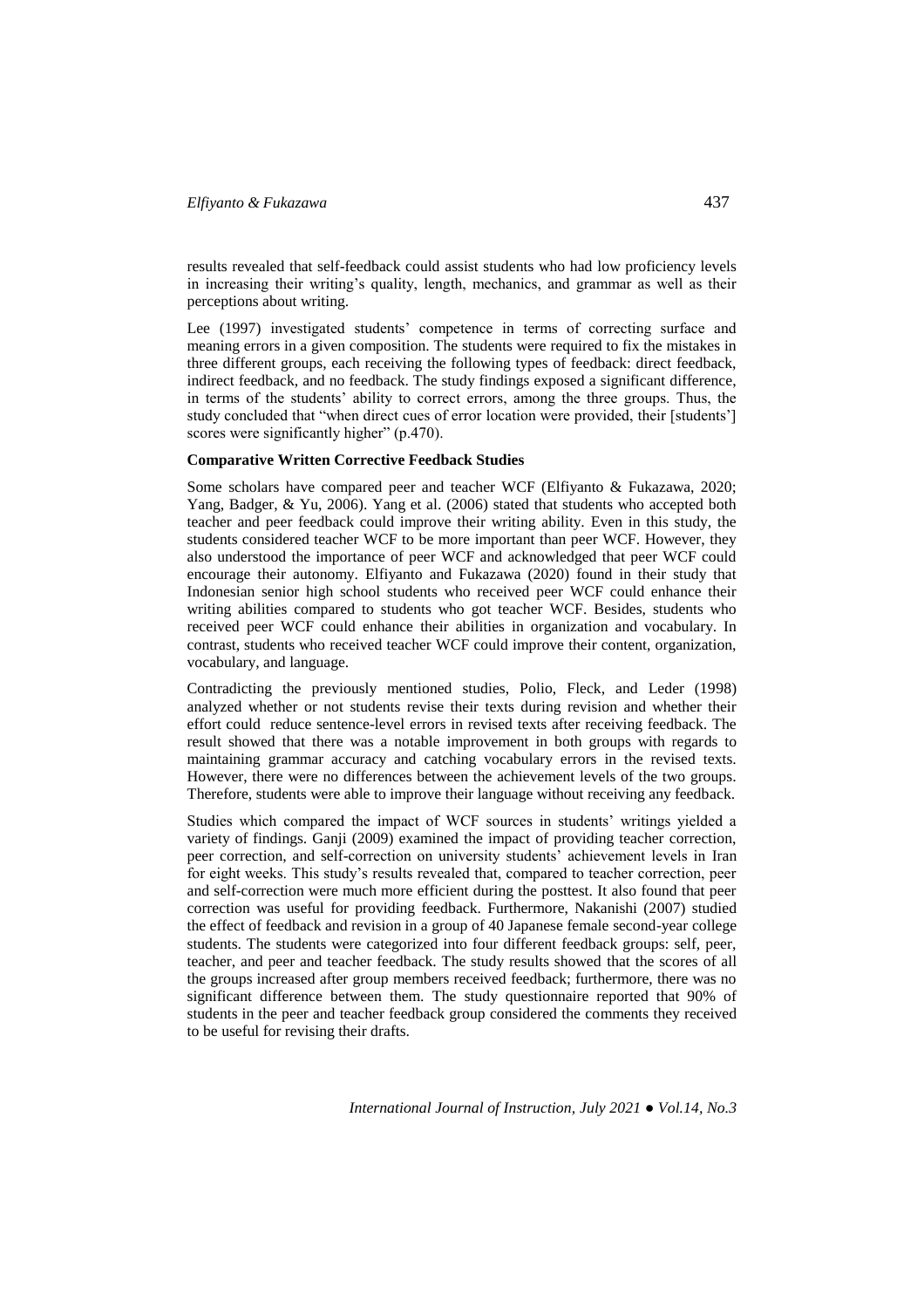From research studies on this subject, it can be seen that each WCF source has its advantages and disadvantages in enhancing students' writing ability. Secondly, WCF can positively affect senior high school students in EFL countries, such as Indonesia and Japan. Next, by comparing the results of three WCF sources (teacher, peer, and self), we can understand which WCF source is the most useful in Indonesia and Japan in enhancing senior high school students' writing ability. Few studies have been conducted on WCF sources at the senior high school level in EFL countries, like Indonesia and Japan. Thus, this study seeks to advance research in this area by addressing the following questions:

- 1. How effective was written corrective feedback with regard to improving Indonesian and Japanese senior high school students' achievement levels in essay writing?
- 2. Among three different sources of written corrective feedback (teacher, peer, and self), which one was the most useful for improving Indonesian and Japanese senior high school students' achievement levels in terms of essay writing?

### **METHOD**

#### **Participants**

The current study was conducted at two senior high schools in Indonesia and Japan. The participants included 81 senior high school students from Indonesia (31 students in the teacher WCF group, 23 students in the peer WCF group, and 27 students in the self-WCF group). In Japan, the study examined 83 Japanese senior high school students in Grade XI (16-17 years old); however, only 81 students participated in the study from the pretest until the posttest. Three different groups took a general English class, and they included 28 students in the teacher WCF group, 27 students in the peer WCF group, and 26 students in the self-WCF group.

## **Instruments**

In order to answer the study's research questions, the present researchers gathered two sets of materials for data analysis: students' written essays both during the pretest and the posttest. Besides, the teacher WCF checklist, peer WCF checklist, and self-WCF checklist were used in this study. First, the students' written essays, which were first and second drafts of argumentative essays, were collected from the participants in each country. These two particular kinds of essays were utilized to measure each source of WCF—that is, teacher, peer, and self—that each student experienced on their first draft (pretest); furthermore, it aimed to explore the extent to which each WCF source improved their second drafts (posttest).

In this study, the participant students belonged to the same grade: Grade XI in public senior high schools. Additionally, the current study assumed that these participants would have the same English proficiency level because they had been learning English since junior high school for approximately five years. Furthermore, the pretest results showed that the total mean scores for both groups of participants were considered to be equal. The Indonesian students scored 61.0, and the Japanese senior high school students scored 51.8. Tuyen, Bin Osman, Ahmad, and Dan (2018) adopted Tribble's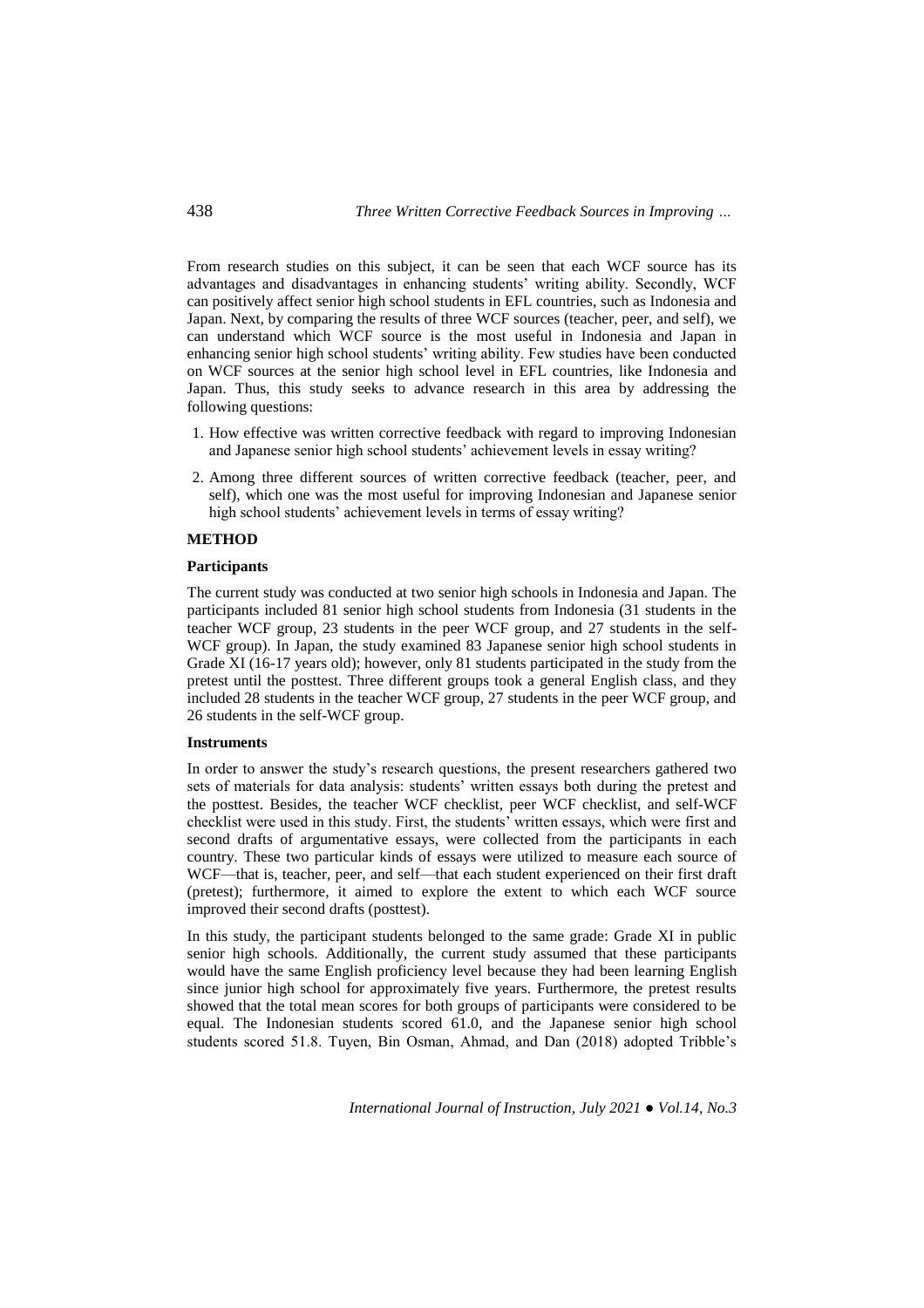# *Elfiyanto & Fukazawa* 439

scoring rubric and converted the scoring metrics into four levels: Excellent to Good, Fair, Average, and Poor. In their study, the Excellent to Good standard had a score range of 100-80. The Fair level is a score between 79-65. If the students have a score from 64 to 50, they will be in the Average level. For students who get a score under 49, they belong to the Poor standard. Based on these criteria, the pretest results were determined to belong to the Average level.

Furthermore, Tribble's (1996) scoring rubric was chosen because it provided detailed information about the criteria for each writing element. Thus, in this study, the total score for each writing assignment was 100. The detailed information can be seen in Table 1 below.

|              | The erritric of writing assessment |            |           |           |         |                          |  |  |  |
|--------------|------------------------------------|------------|-----------|-----------|---------|--------------------------|--|--|--|
|              |                                    | Level      |           |           |         |                          |  |  |  |
| Area         | Measure                            | Excellent- | $Good-$   | Fair-     | Very    |                          |  |  |  |
|              |                                    | Very Good  | Average   | Poor      | Poor    | Inadequate               |  |  |  |
| Content      | relevant to the topic,             | $20 - 17$  | $16 - 12$ | $11 - 8$  | $7 - 5$ | $4 - 0$                  |  |  |  |
|              | argument, detailed                 |            |           |           |         |                          |  |  |  |
|              | expression, ideas,                 |            |           | $11 - 8$  |         | $4-0$                    |  |  |  |
| Organization | paragraphing,                      | $20 - 17$  | $16 - 12$ |           | $7 - 5$ |                          |  |  |  |
|              | coherence, cohesion                |            |           |           |         |                          |  |  |  |
| Vocabulary   | words/idioms and                   | $20 - 17$  | $16 - 12$ | $11 - 8$  | $7 - 5$ | $4-0$                    |  |  |  |
|              | usage                              |            |           |           |         |                          |  |  |  |
|              | grammar, word order,               |            |           |           |         |                          |  |  |  |
| Language     | art., pron., prep.,                | $30 - 24$  | $23 - 18$ | $17 - 10$ | $9-6$   | $5-0$                    |  |  |  |
|              | meaning                            |            |           |           |         |                          |  |  |  |
| Mechanics    | spelling, punc.,                   | $10 - 8$   | $7 - 5$   | $4 - 2$   | $1 - 0$ | $\overline{\phantom{a}}$ |  |  |  |
|              | capitalization                     |            |           |           |         |                          |  |  |  |

#### Table 1 The criteria of writing assessment

## **The Study Design**

This experimental research investigated three different groups of students who received feedback from three different types of sources. Each group was randomly selected to receive feedback from different kinds of sources for their writing tasks. Group A received Teacher WCF, Group B received Peer WCF, and Group C received Self-WCF.

The study was conducted during four meetings held over three weeks. The pretest was held in the first meeting. During this meeting, the three groups had to write an in-class composition for their first draft assignment; this was considered as the pretest. The pretest itself used the following topic: "Should senior high school students join club activities?" The students had to compose an argumentative essay on this topic within 40 minutes. During the second and third meetings, classroom English teachers conducted the treatment, including training their students in composing good essays and receiving and providing feedback by explaining the usage of the feedback checklist. The checklist contained assessments regarding their writing on organization, content, word choice, fluency, conventions, and reflections. This treatment was completed within 50 minutes in every meeting.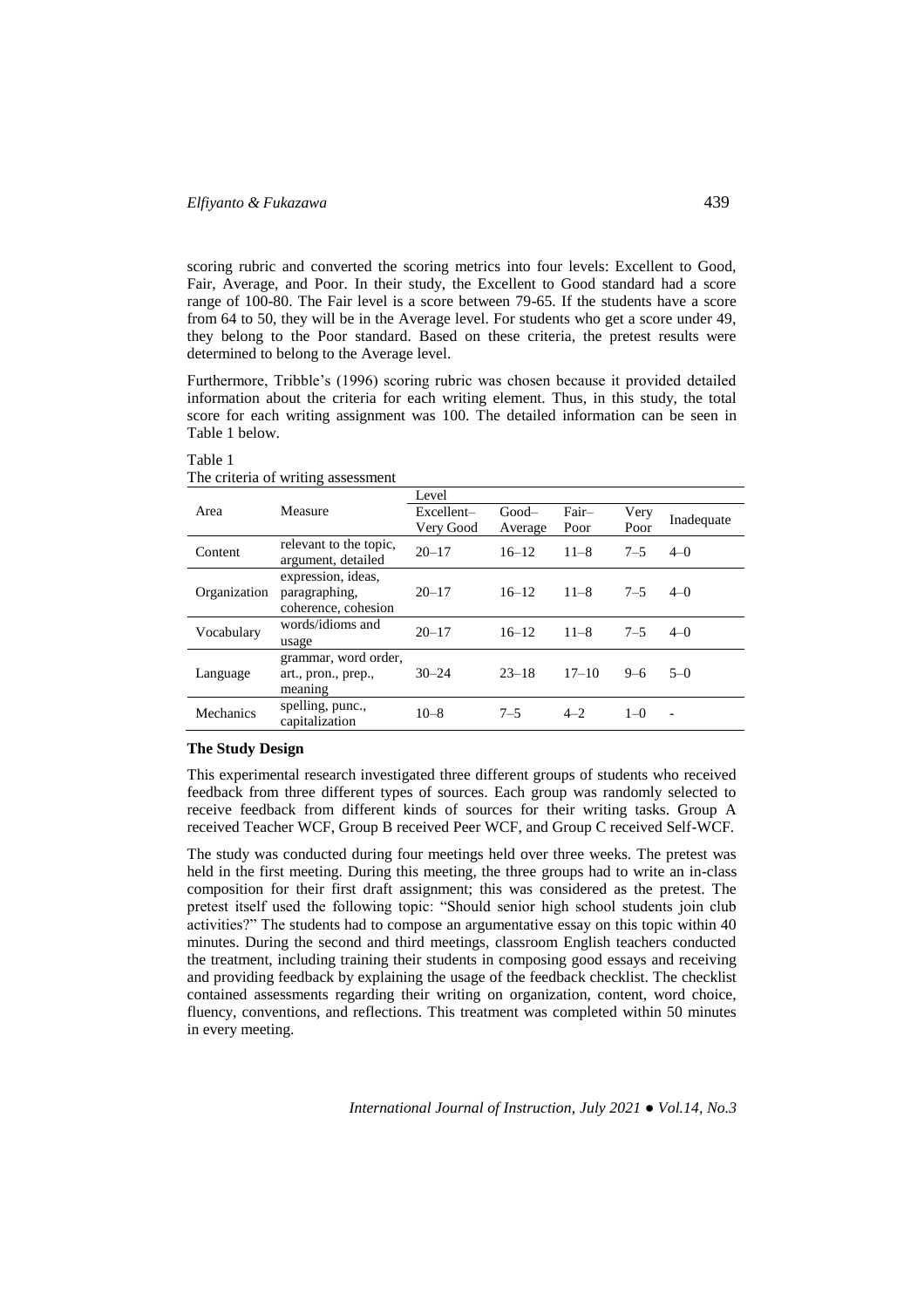During the fourth meeting, the participants were required to review their own first draft (pretest). For example, teacher WCF group participants revised their first draft based on the WCF they received from their teacher. Here, the teachers used the teacher WCF checklist to provide corrective feedback on the students' compositions. Next, in the peer WCF group, the teacher distributed the pretest randomly, and it included an attached peer feedback checklist. This feedback process took about 15 minutes, and then the peers returned their friends' writing with their feedback attached. Next, the students in the self-WCF group received their own first draft. They checked their first composition by consulting the self-WCF checklist provided by the teacher. This process took around 10-15 minutes. After reading the feedback provided by each WCF source, the students were required to revise their first draft/pretest; at this point, the study moved to the posttest step. This revision took about 30-35 minutes, and the whole process took about 45-50 minutes. The same topic was used for the pretest and the posttest. The data collection process was completed in three weeks. Figure 1 provides detailed information about this process.



Figure 1

Sequence of the writing process in the study

#### **Data Analysis**

The achievement levels utilized during this study were based on the pretest and the posttest. Tribble's scoring rubric was applied to assess students' written essays. Moreover, the senior high schools where the study was conducted also utilized this rubric.

Two experienced Indonesian English teachers who had been teaching for more than 20 years rated all the writing products in the pretest and the posttest. They assessed works produced by both the Indonesian and the Japanese participants. To verify their rating reliability, we utilized a tryout with 34 students of grade XI who had a different group from the participants but in the same school in Indonesia. They produced written assignments on the same topic (entitled "Should senior high school students join club activities?") along with the participants. The score was then measured using SPSS 23 to measure the reliability before the raters assessed the participants' compositions. The result of the interrater analysis was 0.81, with *p <* 0.001. According to Landis and Koch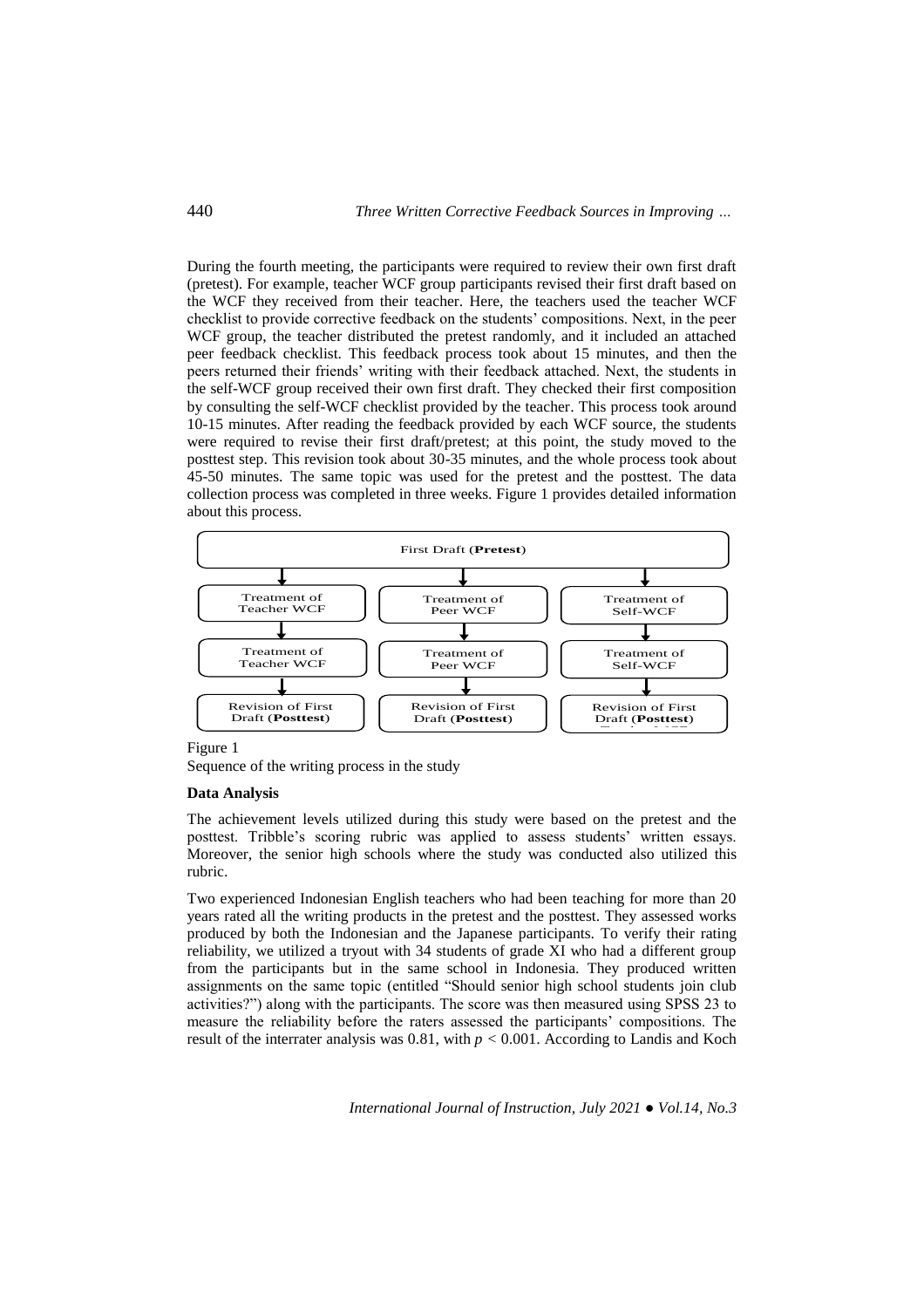(1977), the score of the Kappa result can be interpreted as follows: values  $\leq 0$  indicates poor, and 0.01–0.20 indicates none to slight, 0.21–0.40 as fair, 0.41–0.60 as moderate, 0.61–0.80 as substantial, and 0.81–1.00 as an almost perfect agreement. Therefore, the reliability score results showed a high level of agreement between the two raters in terms of scoring writing products.

In order to measure the relationship between students' achievement levels in terms of writing and the WCF sources they received; the data were analyzed using a one-way Analysis of Variance (ANOVA). Furthermore, a post hoc Bonferroni test was performed to provide specific information regarding which WCF sources were most effective for improving writing achievement.

### **FINDINGS**

Table 2 shows the detailed scores for the pretest and posttest in both countries. Based on the pretest results, the Indonesian (IDN) senior high school students had the least score for the Teacher WCF group at 42, and the highest score was 89. The peer WCF group got the lowest score of 45 and the highest score of 81. Students in the self-WCF group obtained 42 as the lowest score and 78 as the highest score. The teacher WCF group obtained 58 as the lowest score and 91 as the highest score in the posttest. For the peer WCF group, the minimum score was 57, and the maximum score was 90. Last, for the self-WCF group, the lowest score was 43, and the highest score was 85.

In Japan (JPN), the pretest scores showed that, for the teacher WCF group, the highest score was 73, and the lowest score was 38. In the peer WCF group, the students received 82 as the maximum score and 41 as the minimum score. The self-WCF group received the highest score of 64 and the lowest score of 33. The teacher WCF group scored 90 as the highest score and 50 as the lowest score regarding the posttest scores. The peer WCF group received 81 as the maximum score and 50 as the minimum score. Finally, the highest score for the self-WCF group was 66, and the lowest score was 36. Thus, the descriptive statistics revealed that the scores of WCF sources for Indonesian and Japanese senior high school students improved between the pretest and the posttest.

| able |  |
|------|--|
|------|--|

|                              |         | N<br>М |      | <b>SD</b> | Std.  |             | 95% Confidence Interval for Mean Min |    | Max |
|------------------------------|---------|--------|------|-----------|-------|-------------|--------------------------------------|----|-----|
|                              |         |        |      |           | Error | Lower Bound | <b>Upper Bound</b>                   |    |     |
| Pretest score<br><b>IDN</b>  | Teacher | 31     | 59.2 | 12.2      | 2.20  | 54.7        | 63.6                                 | 42 | 89  |
|                              | Peer    | 23     | 65.4 | 7.91      | 1.65  | 62.0        | 68.9                                 | 45 | 81  |
|                              | Self    | 27     | 59.5 | 10.4      | 2.00  | 55.4        | 63.6                                 | 42 | 78  |
| Posttest score<br><b>IDN</b> | Teacher | 31     | 70.0 | 8.31      | 1.49  | 66.9        | 73.0                                 | 58 | 91  |
|                              | Peer    | 23     | 76.7 | 7.89      | 1.65  | 73.2        | 80.1                                 | 57 | 90  |
|                              | Self    | 27     | 67.7 | 9.91      | 1.91  | 63.8        | 71.6                                 | 43 | 85  |
| Pretest score<br><b>JPN</b>  | Teacher | 28     | 51.2 | 8.37      | 1.58  | 47.9        | 54.4                                 | 38 | 73  |
|                              | Peer    | 27     | 53.9 | 9.95      | 1.91  | 50.0        | 57.8                                 | 41 | 82  |
|                              | Self    | 26     | 50.2 | 6.31      | 1.24  | 47.7        | 52.8                                 | 33 | 64  |
| Posttest score<br><b>JPN</b> | Teacher | 28     | 64.7 | 9.21      | 1.74  | 61.1        | 68.2                                 | 50 | 90  |
|                              | Peer    | 27     | 61.1 | 7.75      | 1.49  | 58.1        | 64.2                                 | 50 | 81  |
|                              | Self    | 26     | 56.9 | 6.74      | 1.32  | 54.2        | 59.6                                 | 36 | 66  |

Descriptive statistics for Indonesia and Japan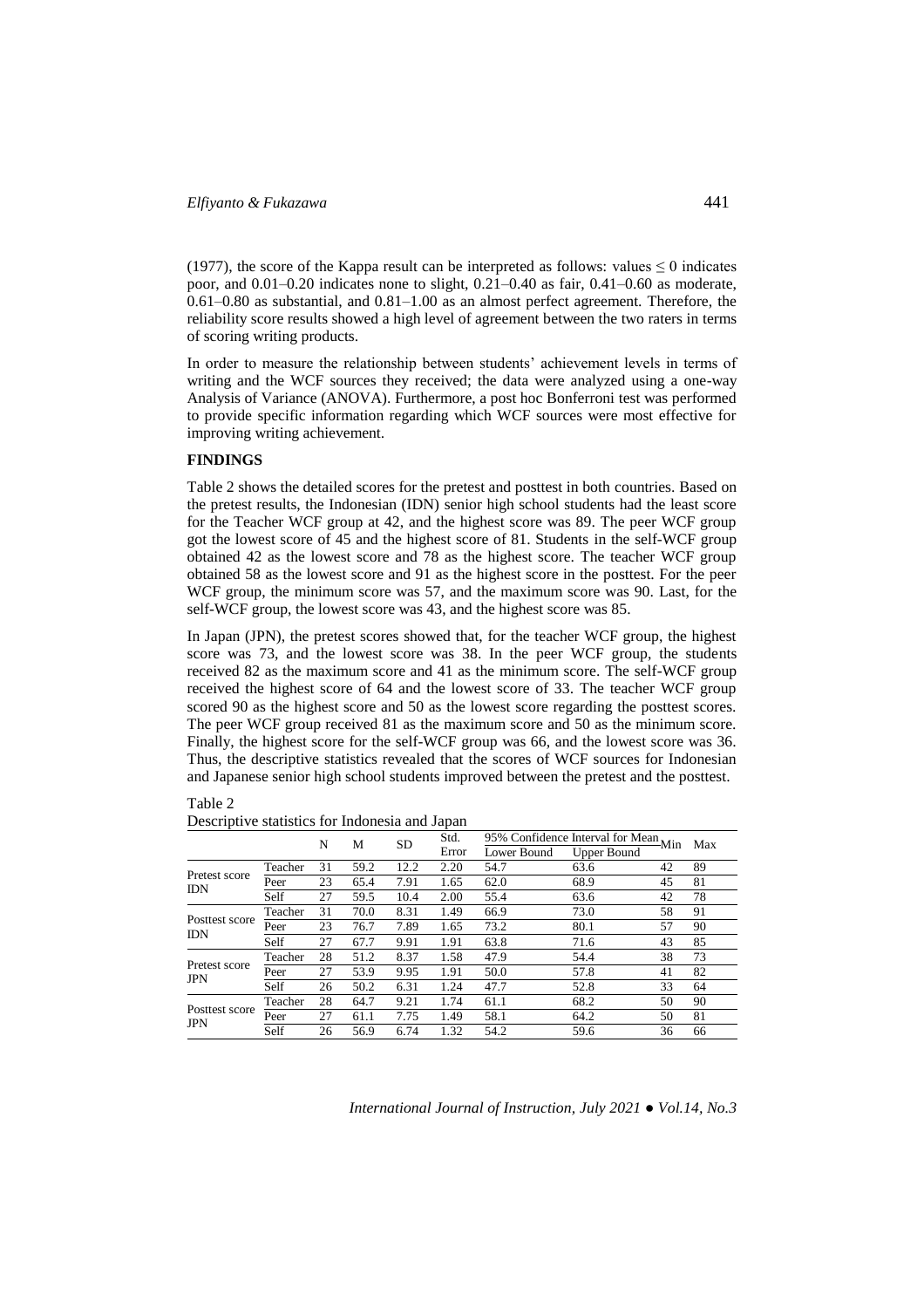Table 2 presents the mean scores in terms of the pretest and posttest of the two countries. The results show that three kinds of feedback sources could enhance students' achievement levels in essay writing. This was indicated by the increasing scores and mean scores between the posttest from the pretest. For example, the Indonesian students in the teacher WCF group had a mean score of 59.2 in the pretest. But for the posttest, their mean score had progressed to 70.0. Their minimum and maximum scores in the posttest also were higher than what they achieved in the pretest.

Similar results were also obtained with Japanese senior high school students. Their mean scores increased from 51.2 to 64.7 in the teacher WCF group. Besides, their minimum score in the pretest was 38, but in the posttest, it increased to 50. Moreover, their maximum score improved from 73 to 90.

Like the teacher WCF group, the peer WCF and self WCF groups also improved their writing achievement. Consequently, Research Question 1—whether WCF is effective in improving senior high school students' achievement levels in essay writing in EFL countries such as Indonesia and Japan—was answered in the affirmative.

However, to answer Research Question 2—what sort of WCF sources are the most effective in an EFL senior high school—it is necessary to conduct an ANOVA and post hoc test. One of the assumptions for conducting ANOVA is that the variances are equal. In Table 3, the Test of Homogeneity of Variances shows that three different groups in both countries were equal. The *p-values* in the pretest were as follows: 0.11 for the Indonesian students and 0.17 for the Japanese students. In the posttest, the results were as follows: 0.65 for the Indonesian students and 0.69 for the Japanese students. Thus, these *p-values* indicated the validity of the ANOVA application.

# Table 3

| Test of homogeneity of variances |  |  |
|----------------------------------|--|--|
|                                  |  |  |
|                                  |  |  |

|                    | Levene Statistic | 1f2 | Sig. |  |
|--------------------|------------------|-----|------|--|
| Pretest score IDN  | .26              |     |      |  |
| Pretest score JPN  | .84              |     |      |  |
| Posttest score IDN | 0.44             |     | 0.65 |  |
| Posttest score JPN | -38              |     | 0.69 |  |

The next step was conducted to identify whether there were different scores between the three different feedback sources; the ANOVA test was applied.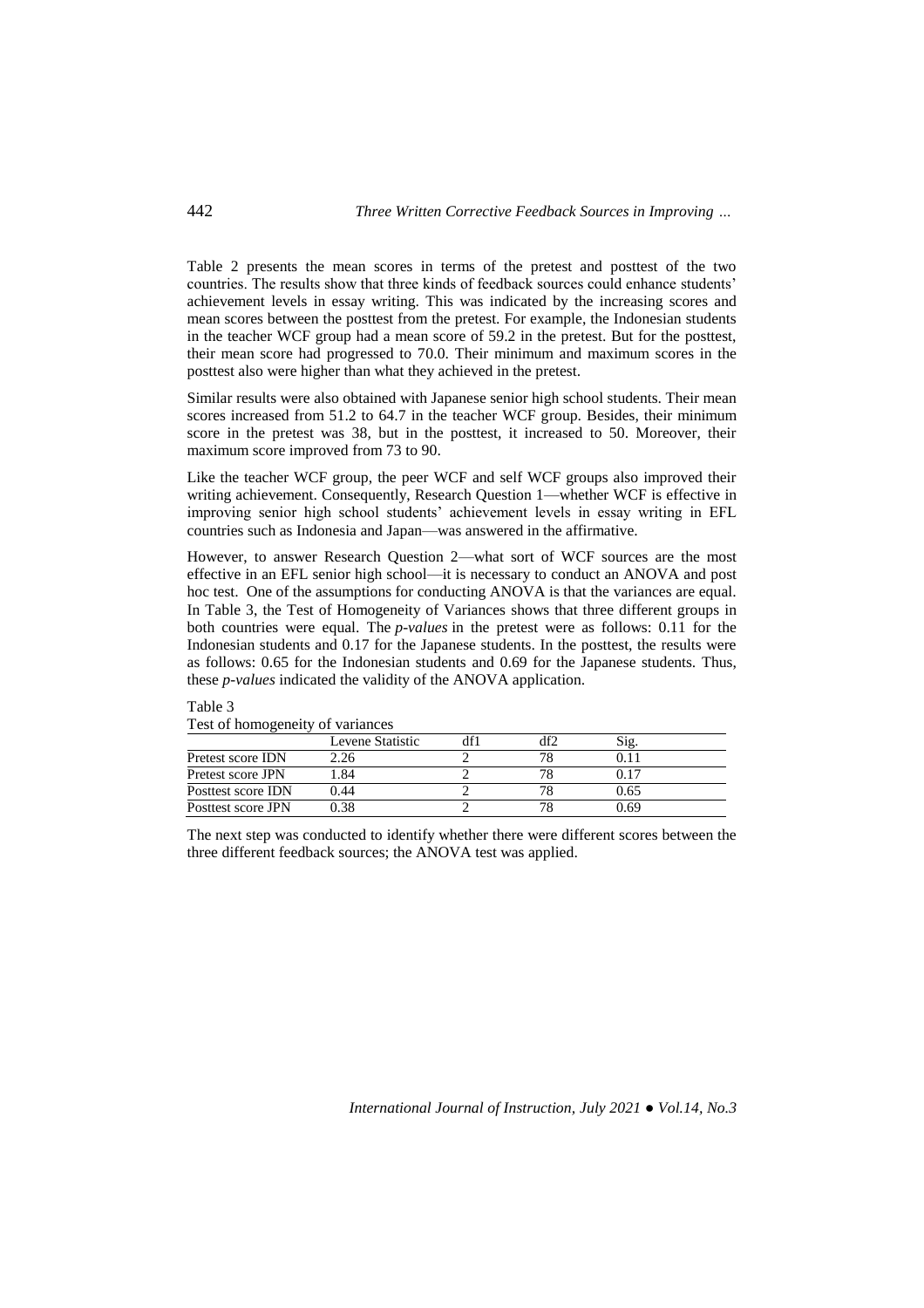# *Elfiyanto & Fukazawa* 443

Table 4 ANOVA table for both countries

|                             |                       | SS      | df | MS     | F     | Sig.  |
|-----------------------------|-----------------------|---------|----|--------|-------|-------|
|                             | <b>Between Groups</b> | 619.22  | 2  | 309.61 | 2.783 | 0.068 |
| Pretest score<br><b>IDN</b> | Within Groups         | 8676.59 | 78 | 111.24 |       |       |
|                             | Total                 | 9295.80 | 80 |        |       |       |
| Pretest score               | <b>Between Groups</b> | 192.61  | 2  | 96.31  | 1.376 | 0.259 |
| <b>JPN</b>                  | Within Groups         | 5457.39 | 78 | 69.97  |       |       |
|                             | Total                 | 5650.00 | 80 |        |       |       |
| Posttest                    | <b>Between Groups</b> | 1060.19 | 2  | 530.09 | 6.898 | 0.002 |
| score IDN                   | Within Groups         | 5993.82 | 78 | 76.84  |       |       |
|                             | Total                 | 7054.00 | 80 |        |       |       |
| Posttest<br>score JPN       | <b>Between Groups</b> | 811.63  | 2  | 405.81 | 6.344 | 0.003 |
|                             | Within Groups         | 4989.36 | 78 | 63.97  |       |       |
|                             | Total                 | 5800.99 | 80 |        |       |       |

Table 4 describes a difference in the mean scores for both countries in the posttest result. In other words, students' abilities in the three groups before being tested had the same average score. Furthermore, after receiving treatment, these three groups showed differences in average both in Indonesia and Japan. Table 4 also illustrates that the values of F in the posttest are 6.898 for Indonesian students and 6.344 for the Japanese students. Besides, the results showed that the *p-values* of the Indonesian students were 0.002, while for the Japanese students the figure was 0.003, which is less than the 0.05 alpha level. Thus, the three groups in both countries had statistically different average scores in the posttest. As a result of the ANOVA not providing detailed information regarding the differences among three WCF sources, additional analysis is needed to clarify the differences.

Moreover, it is essential to conduct a post hoc test to identify the most useful feedback sources from teacher, peer, and self-WCF. The homogeneity test in Table 4 showed that the three types of feedback sources had an equal impact; therefore, the Bonferroni post hoc test was employed. McDonald (2014) said that the Bonferroni post hoc test is suitable when a single false positive in a test set would be a problem. It is mainly beneficial when there are a relatively small number of multiple comparisons and there is a need to find one or two that might be significant.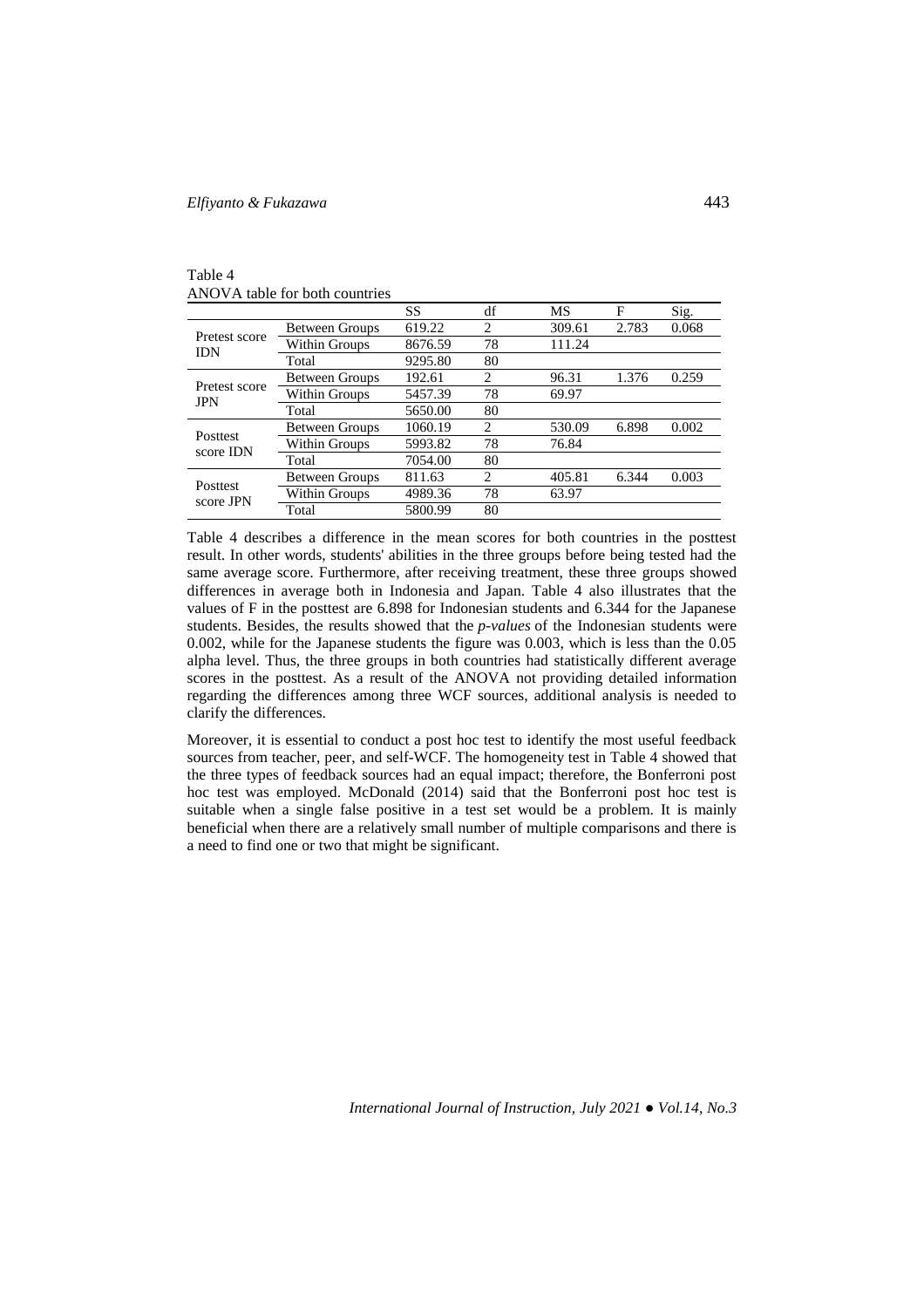| Bonferroni            |              |           |                 |       |       |                         |                    |
|-----------------------|--------------|-----------|-----------------|-------|-------|-------------------------|--------------------|
| Dependent             | $($ $\Gamma$ | (J)       | Mean Difference | Std.  |       | 95% Confidence Interval |                    |
| Variable              | Condition    | Condition | $(I-J)$         | Error | Sig.  | Lower Bound             | <b>Upper Bound</b> |
|                       | Teacher      | Peer      | $-6.27$         | 2.90  | 0.101 | $-13.38$                | 0.83               |
|                       |              | Self      | $-0.32$         | 2.78  | 1.000 | $-7.11$                 | 6.47               |
| Pretest               | Peer         | Teacher   | 6.27            | 2.90  | 0.101 | $-0.83$                 | 13.38              |
| score IDN             |              | Self      | 5.95            | 2.99  | 0.151 | $-1.37$                 | 13.28              |
|                       | Self         | Teacher   | 0.32            | 2.78  | 1.000 | $-6.47$                 | 7.11               |
|                       |              | Peer      | $-5.95$         | 2.99  | 0.151 | $-13.28$                | 1.37               |
| Posttest<br>score IDN | Teacher      | Peer      | $-6.68*$        | 2.41  | 0.021 | $-12.59$                | $-0.78$            |
|                       |              | Self      | 2.26            | 2.31  | 0.989 | $-3.38$                 | 7.91               |
|                       | Peer         | Teacher   | $6.68*$         | 2.41  | 0.021 | 0.78                    | 12.59              |
|                       |              | Self      | 8.95*           | 2.49  | 0.002 | 2.86                    | 15.03              |
|                       | Self         | Teacher   | $-2.26$         | 2.31  | 0.989 | $-7.91$                 | 3.38               |
|                       |              | Peer      | $-8.95*$        | 2.49  | 0.002 | $-15.03$                | $-2.86$            |
|                       | Teacher      | Peer      | $-2.71$         | 2.26  | 0.700 | $-8.23$                 | 2.81               |
|                       |              | Self      | 0.95            | 2.28  | 1.000 | $-4.63$                 | 6.52               |
| Pretest               | Peer         | Teacher   | 2.71            | 2.26  | 0.700 | $-2.81$                 | 8.23               |
| score JPN             |              | Self      | 3.66            | 2.30  | 0.347 | $-1.97$                 | 9.28               |
|                       | Self         | Teacher   | $-0.95$         | 2.28  | 1.000 | $-6.52$                 | 4.63               |
|                       |              | Peer      | $-3.66$         | 2.30  | 0.347 | $-9.28$                 | 1.97               |
|                       | Teacher      | Peer      | 3.53            | 2.16  | 0.317 | $-1.75$                 | 8.81               |
| Posttest<br>score JPN |              | Self      | $7.76*$         | 2.18  | 0.002 | 2.43                    | 13.09              |
|                       | Peer         | Teacher   | $-3.53$         | 2.16  | 0.317 | $-8.81$                 | 1.75               |
|                       |              | Self      | 4.23            | 2.20  | 0.175 | $-1.15$                 | 9.60               |
|                       | Self         | Teacher   | $-7.76*$        | 2.18  | 0.002 | $-13.09$                | $-2.43$            |
|                       |              | Peer      | $-4.23$         | 2.20  | 0.175 | $-9.60$                 | 1.15               |

Table 5 Multiple Comparisons between Indonesia and Japan

\*. The mean difference is significant at the 0.05 level.

Table 5 displays the statistically significant mean differences, which are flagged with an asterisk (\*). For instance, in the posttest score for Indonesian students, the very first line shows that Teacher  $(I)$  to Peer  $(J)$  has a mean difference of -6.68 points lower than Peer (I) to Teacher (J), which has 6.68. "Sig." < 0.05 indicates a statistically significant difference between three mean scores (see the Sig. column). The posttest scores of Indonesian students received a significant value of 0.021 for Peer and Teacher and 0.002 for Peer and Self-WCF. Last, a 95% confidence interval column, not including zero, means that a zero difference between these means in the population is unlikely. Thus, based on the Bonferroni post hoc test, it can be said that the Indonesian senior high school students could enhance their writing abilities through peer WCF.

On the other hand, the posttest score for the Japanese senior high school students shows that Teacher (I) to Self (J) has a mean difference of 7.76 points higher than Self (I) to Teacher (J), which has -7.76. Next, "Sig." < 0.05 indicates a statistically significant difference between Teacher and Self-WCF mean scores (see the Sig. column). The Japanese senior high school students in the posttest score received a significant value of 0.002 for Teacher and Self and also for Self and Teacher WCF. Last, a 95% confidence interval column, not including zero, means that a zero difference between these means in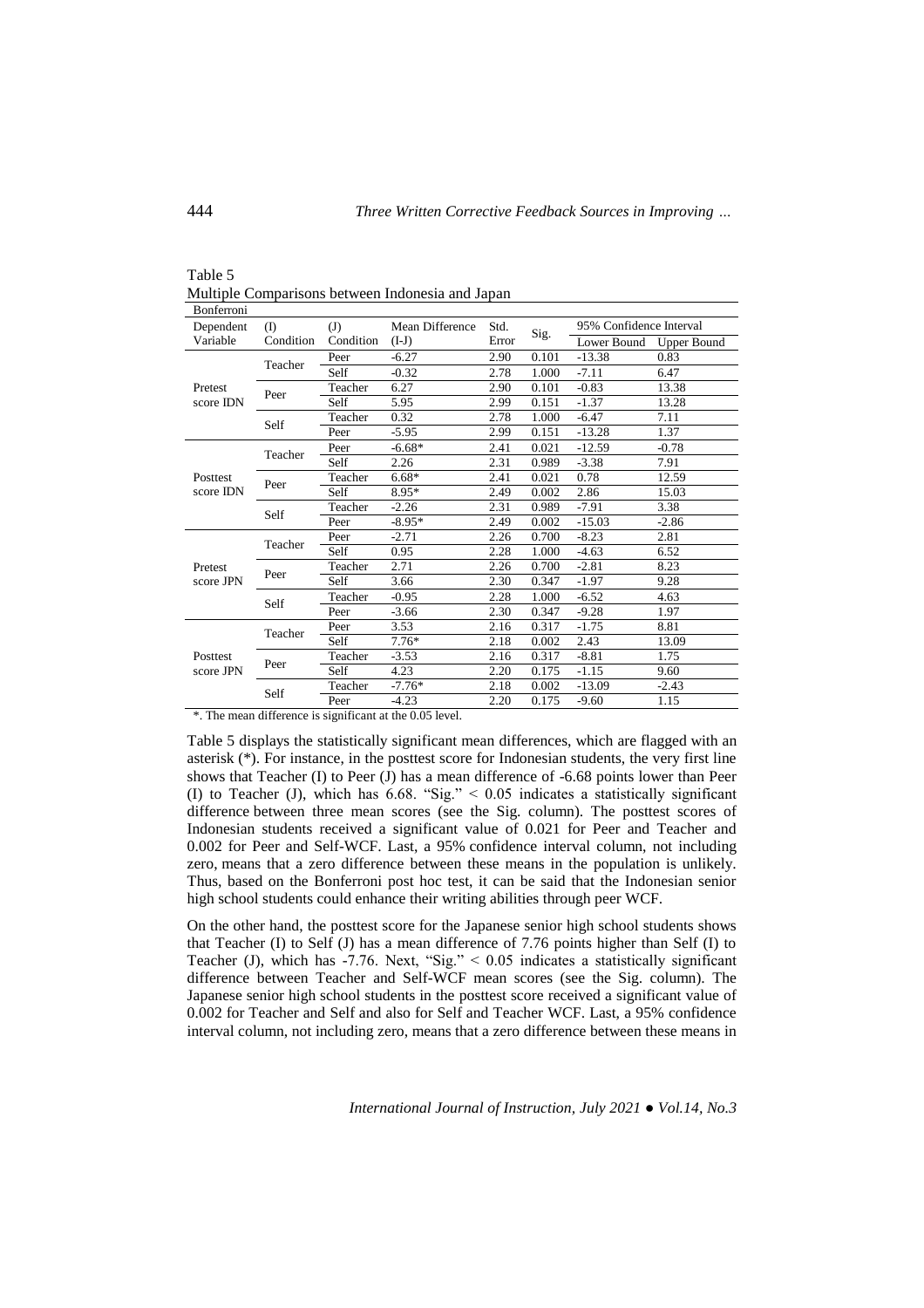the population is unlikely. As a result, the Japanese students' posttest score indicates that teacher WCF is effective feedback to improve their writing abilities.

#### **DISCUSSION**

This study intended to examine the effectiveness of WCF in increasing Indonesian and Japanese senior high school students' achievement levels in English writing. It compared the pretest and posttest results for each group to identify the significant effects for EFL countries such as Indonesia and Japan. A series of one-way ANOVA indicated the posttest of the WCF sources groups in Indonesia and Japan showed significant improvement. All three different WCF sources displayed a more positive role in improving students' writing ability. This finding was similar to Nakanishi (2007), who compared self-WCF with peer and teacher WCF on the writing of Japanese EFL students. The findings of that study revealed that the writing quality scores improved compared to those of previous tests. Furthermore, teacher and peer WCF were perceived as the most useful, and concrete feedback was the most useful for revising first drafts.

This study also indicated that the Indonesian and Japanese senior high school students had different ways of improving their English writing performance. Among the Indonesian students, peer WCF was considered an effective way of increasing their writing performance regarding English essay writing. These results agree with Mendonça and Johnson's (1994) study, which found that peer feedback was an effective way of enhancing writing accuracy and achievement levels.

On the other hand, among the Japanese senior high school students, teacher WCF had a more significant impact than peer and self-WCF. This tendency was reflected in the improvement between the pretest and posttest scores in this study. The students perceived their teacher as a person who had expertise and, thus, their primary feedback source. Deng (2016) shows Japanese students were found to rely heavily on teachers for error detection and correction. Similarly, most teachers also consider that providing feedback is their job, to detect and correct students' error. MEXT (2019) states that the enhancement of school education largely depends on teachers' quality and abilities, who directly play the central role. Thus, Japanese education utilizes a teacher-centered system where the teacher delivers knowledge to the students. Therefore, teacher WCF is dominant and has a significant impact on improving students' abilities. Baierschimidht (2012) supported this idea by saying that even though the participants showed positive affective regard for peer WCF, they still preferred teacher WCF over peer WCF. She also stated that none of her study participants showed great self-confidence while reviewing their peer's compositions.

O'Flaherty (2016) also stated that Japanese senior high school students had more confidence in teacher WCF. They thought their teachers were more experienced and produced better quality WCF. Besides, the students viewed error correction as the teacher's responsibility.

Sadoshima and Ohta (2013) found that peer feedback could develop students' confidence and motivation for learning writing. Further, encouraging peer WCF provides other benefits such as developing critical thinking and inducing students to become more active in teaching and learning activities. Still, there remains a possibility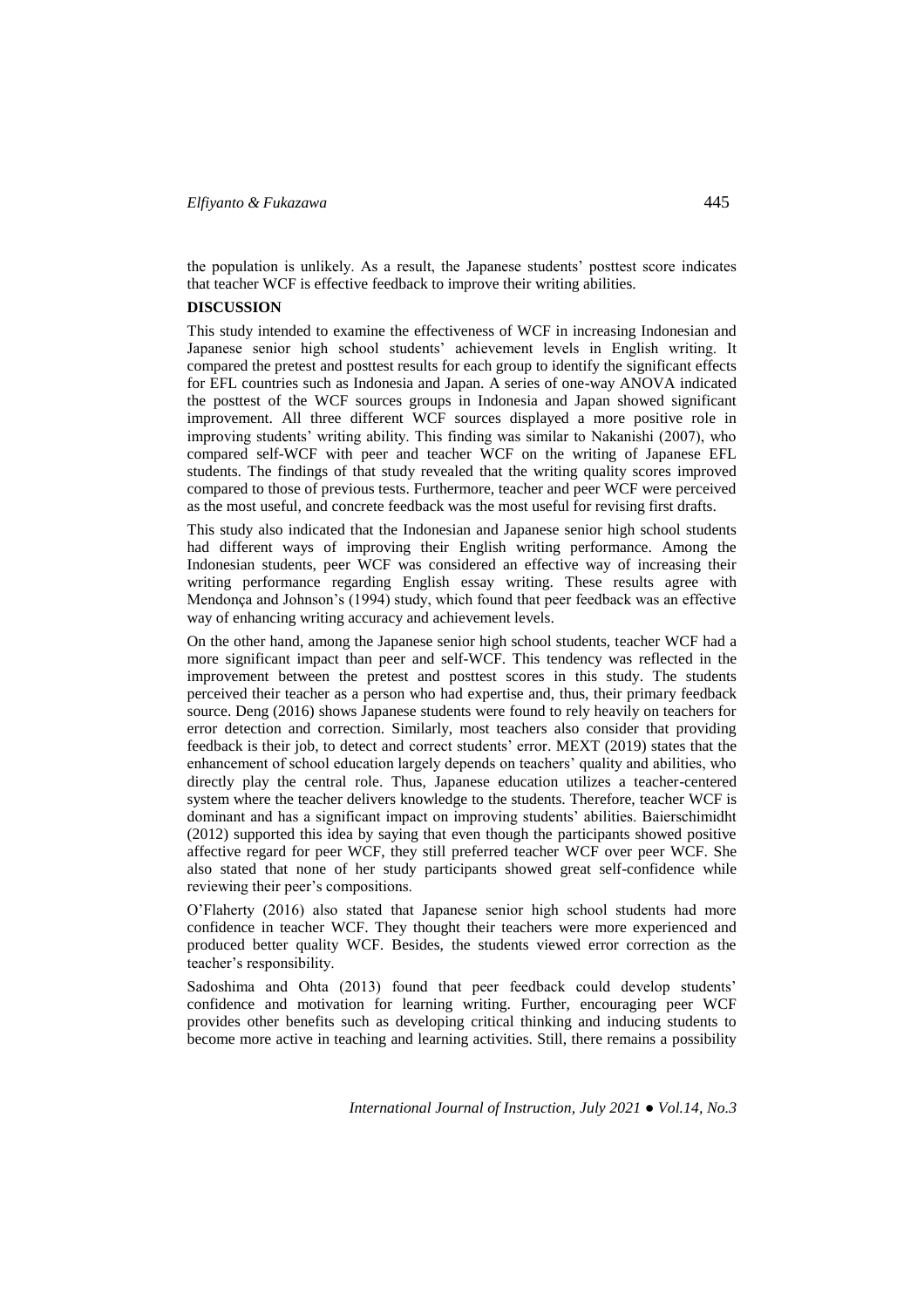that students may be hesitant to indicate their peers' errors even when they are aware of them; even though peer WCF has certain benefits, it can only be offered if learners find it suitable. This finding agrees with that of Yang et al. (2006), who revealed that teacher WCF had a more significant impact and produced more student improvements than peer WCF.

The posttest scores suggest that senior high school students from both Indonesia and Japan still perceive that self-WCF is not significant enough to be implemented in class. This finding may have been influenced by the students' lack of confidence in their checking and feedback for their own essays. Ferris and Hedgcock (2005) stated that, while teacher and peer WCF were effective, it was still necessary for teachers to train their students to foster self-WCF, as one major goal of teaching writing is to encourage students to become independent and autonomous self-editors. Besides, Nakanishi (2007) found that training students to provide self-WCF could significantly impact metaknowledge and overall writing quality. Further, such students showed significant grammar improvements, and they even indicated that this improvement was caused by self-feedback training. This source of feedback can be applied as a first step in checking students' essays because it was found that the final scores increased in the self-WCF groups.

## **CONCLUSION**

This study's results indicate that WCF, regardless of the feedback sources, plays a vital role in developing senior high school students' English writing abilities in Indonesia and Japan. The study indicated that peer WCF was effective for improving Indonesian senior high school students' achievement levels in English writing. Study results also showed that teacher and self-WCF could increase students' performance in terms of English writing. However, their effect was not as significant as that of peer WCF in the Indonesian context. On the other hand, Japanese senior high school students who experienced teacher WCF showed considerable improvement compared to those who experienced peer and self-WCF.

Furthermore, this study's findings can be applied pedagogically when EFL teachers—in this case, Indonesian and Japanese English teachers–need to choose WCF sources for their students. The findings have the potential to significantly improve senior high school students' achievement levels in English writing in Indonesia and Japan. It can be recommended that both Indonesian and Japanese teachers should combine three different WCF sources in their classes to boost their students' writing ability to optimal levels. Igarashi (2019) states that students must build their self-revision strategies and skills to reduce grammar mistakes gradually. Practicing teacher and peer WCF could help them become independent writers who, later on, could perform self-WCF and thus become autonomous writers. However, further studies are necessary for investigating which writing criteria (from among those provided in Tribble's scoring rubrics) can be developed most by certain types of feedback sources.

Moreover, this study suggests that teachers should train their students about feedback checklist usage, which can help them effectively edit their compositions. Providing students with the time and opportunity to read and revise their own and other students'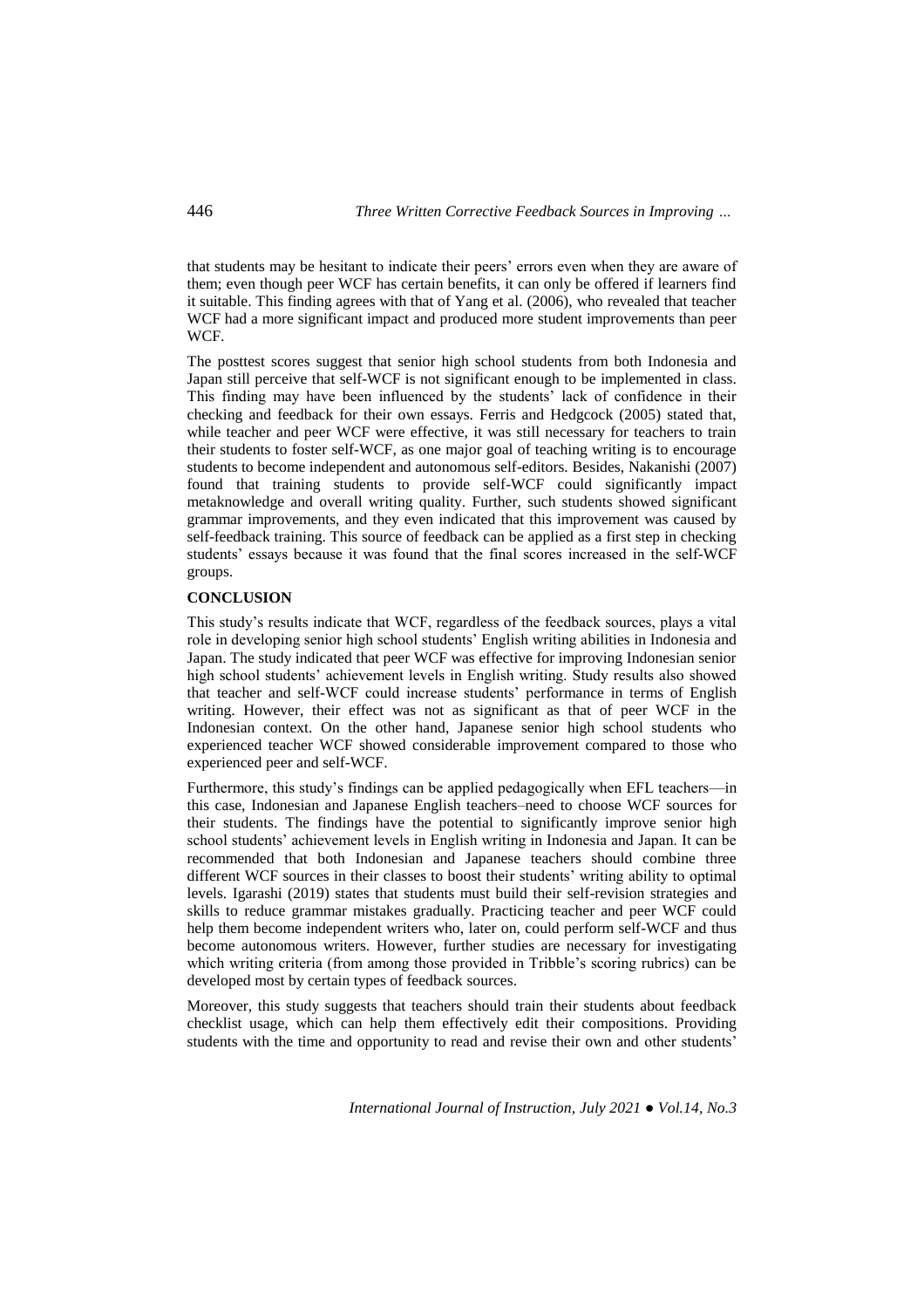writing drafts could help them become better writers. This assertion agrees with Diab's (2016) findings, who suggested that writing teachers should train students in providing WCF (self and peer). Furthermore, teachers should check students' WCF and comment on their writing so that they can build their own trust–as well as peer WCF; this, in turn, could reduce the amount of teacher feedback. Further, it will increase students' confidence in their English writing ability, since their teachers will also be reading and paying attention to their products.

This study has three limitations. First, because of the schools' policy, the time utilized for conducting the research—only four meetings—was inadequate, where each lasted for 45-50 minutes. Thus, the students received limited experience with the teacher, peer, and self-WCF, and this, in turn, reduced the generalizability of the quality and quantity of the feedback they provided and received. Second, every country has its own goals and techniques for teaching English writing within their curriculums. These differences often influence the experience and background knowledge of the students. Last, we did not interview the students to understand the reasons underlying their respective achievement levels or preferences for utilizing WCF sources.

#### **ACKNOWLEDGMENT**

The first author would like to thank the LPDP (Lembaga Pengelola Dana Pendidikan) Minister of Finance, the Republic of Indonesia, for the generous support provided to this study.

#### **REFERENCES**

Ariyanti, A., & Fitriana, R. (2017). EFL students' difficulties and needs in essay writing. In *International Conference on Teacher Training and Education 2017 (ICTTE 2017)*. Atlantis Press. https://dx.doi.org/10.2991/ictte-17.2017.4

Baierschimidt, J. (2012). Japanese ESL learner attitudes towards peer feedback. *The Journal of Kanda University of International Studies*, *24*, 101-114.

Bijami, M., Kashef, S. H., & Nejad, M. S. (2013). Peer feedback in learning English writing: Advantages and disadvantages. *Journal of Studies in Education*, *3*(4), 91-97. https://doi:10.5296/jse.v3i4.4314

Bitchener, J., & Ferris, D. (2012). *Written corrective feedback in second language acquisition and writing*. New York: Routledge.

Bitchener, J., & Storch, N. (2016). *Written corrective feedback for L2 development*. Bristol: Multilingual Matters.

Chandler, J. (2003). The efficacy of various kinds of error feedback for improvement in the accuracy and fluency of L2 student writing. *Journal of Second Language Writing*, *12*(3), 267-296. https://doi.org/10.1016/S1060-3743(03)00038-9

Chen, S., Nassaji, H., & Liu, Q. (2016). EFL learners' perceptions and preferences of written corrective feedback: a case study of university students from Mainland China. *Asian-Pacific Journal of Second and Foreign Language Education*, *1*(1), 5. https://doi.org/10.1186/s40862-016-0010-y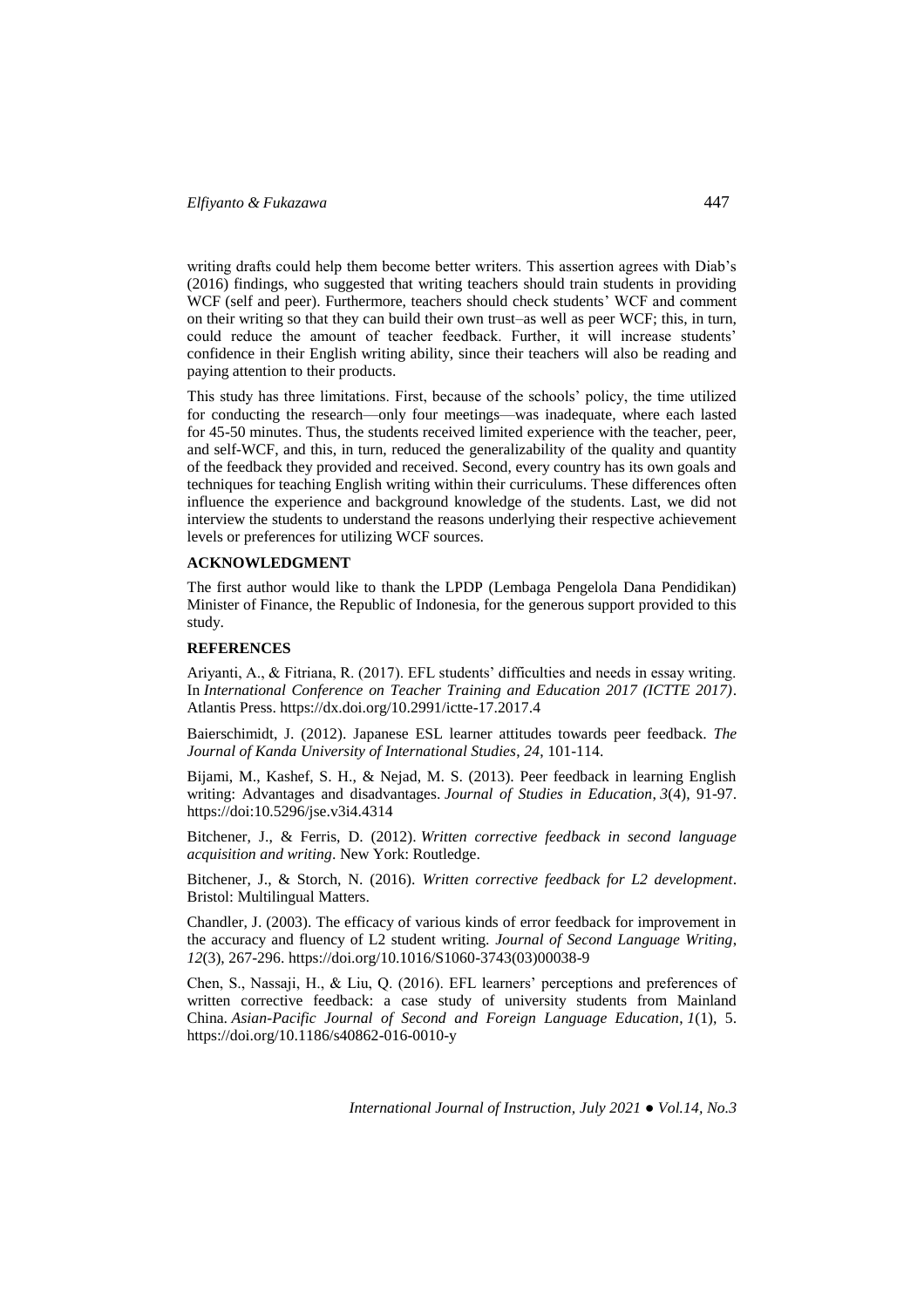Deng, K. (2016). Written corrective feedback: Issues and implications. *Journal of Modern Education Review*, *6*(11), 824-829.

Diab, N. M. (2016). A comparison of peer, teacher and self-feedback on the reduction of language errors in student essays. *System*, *57*, 55-65. https://doi.org/10.1016/j.system.2015.12.014

Elfiyanto, S., & Fukazawa, S. (2020). Effect of teacher and peer written corrective feedback on writing components in EFL classrooms. *JEES (Journal of English Educators Society)*, *5*(2), 185-191. https://doi.org/10.21070/jees.v5i2.826

Ferris, D. R. (1999). The case for grammar correction in L2 writing classes: A response to Truscott (1996). *Journal of Second Language Writing*, *8*(1), 1-11. https://doi.org/10.1016/S1060-3743(99)80110-6

Ferris, D. R. (2006). Does error feedback help student writers? New evidence on the short- and long-term effects of written error correction. In K. Hyland, & F. Hyland (Eds.), *Feedback in second language writing: Contexts and issues* (pp. 81-104). Cambridge: Cambridge University Press. https://doi.org/10.1017/CBO9781139524742.007

Ferris, D. R., & Hedgcock, J. S. (2005). *Teaching ESL composition. Purpose, process, and practice* (2nd ed.). Mahwah, New Jersey: Lawrence Erlbaum Associates.

Ganji, M. (2009). Teacher-correction, peer-correction and self-correction: Their impacts on Iranian students' IELTS essay writing performance. *The Journal of Asia TEFL*, *6*(1), 117-139.

Gielen, S., Peeters, E., Dochy, F., Onghena, P., & Struyven, K. (2010). Improving the effectiveness of peer feedback for learning. *Learning and Instruction*, *20*(4), 304-315. https://doi.org/10.1016/j.learninstruc.2009.08.007

Graham, S., & Harris, K. R. (1996). Self-regulation and strategy instruction for students who find writing and learning challenging. In C. M. Levy & S. Ransdell (Eds.), *The science of writing: Theories, methods, individual differences, and applications* (pp. 347- 360). Lawrence Erlbaum Associates, Inc.

Hansen, J. G., & Liu, J. (2005). Guiding principles for effective peer response. *ELT Journal*, *59*(1), 31-38. https://doi.org/10.1093/elt/cci004

Hattie, J. & Timperley, H. (2007). The power of feedback. *Review of Educational Research, 77*(1), 81-112. https://doi.org/10.3102/003465430298487

Hendrickson, J. M. (1978). Error correction in foreign language teaching: Recent theory, research, and practice. *Modern Language Journal*, *62*, 387–398. https://doi.org/10.1111/j.1540-4781.1978.tb02409.x

Igarashi, S. (2019). Facilitating revision skill in L2 writing instruction: The roles of teacher and peer feedback. *Accents Asia,11*(2), 13-32.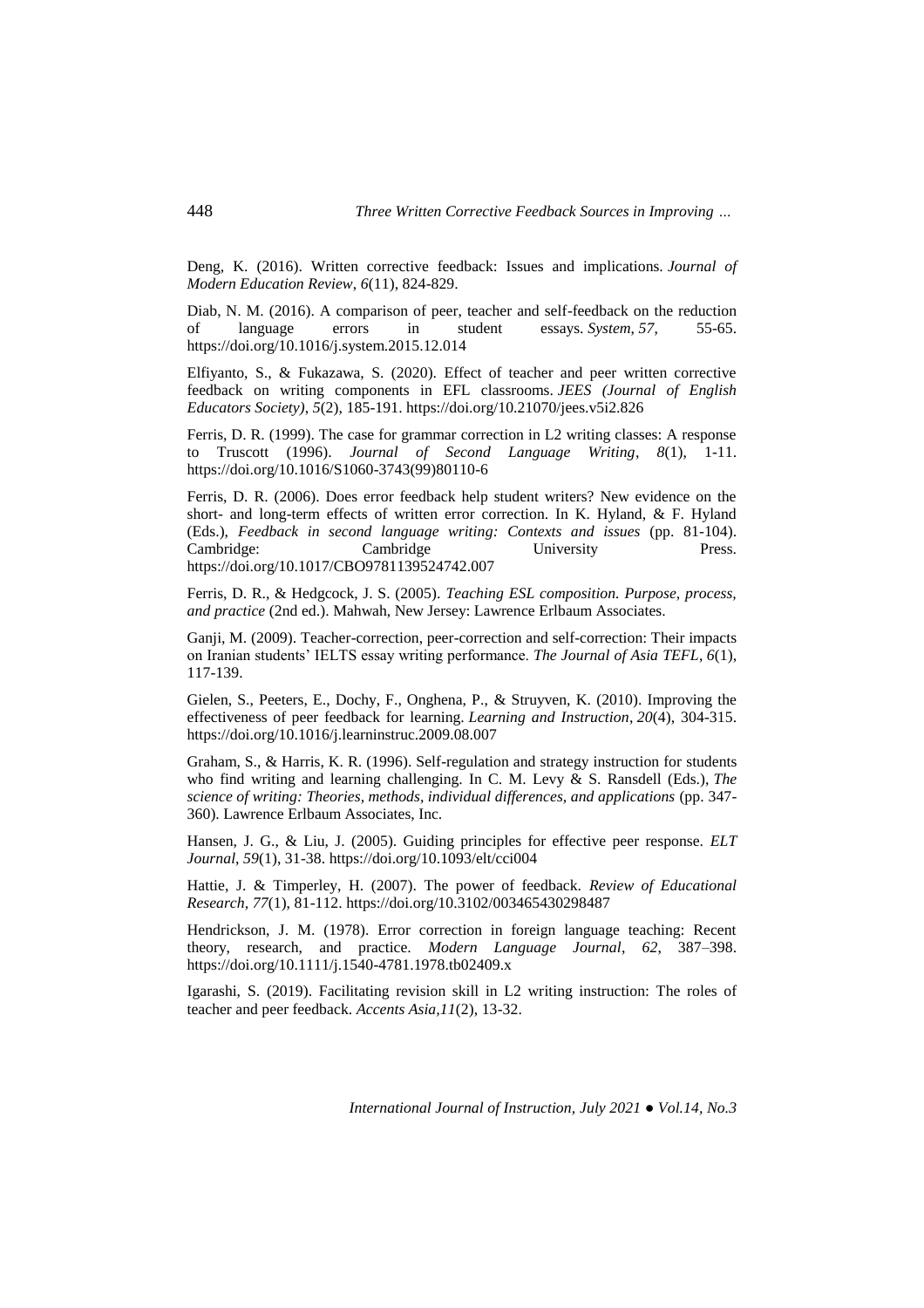Kemendikbud (Kementerian Pendidikan dan Kebudayaan). (2013). *Permendikbud Nomor 69 tahun 2013 tentang KD dan Struktur Kurikulum SMA-MA [The decree of the Ministry of Education number 69 2013 about senior high school's basic competence and curriculum structure].* Retrieved October 15, 2020, from http://bsnpindonesia.org/2013/06/20 /permendikbud-tentang-kurikulum-tahun-2013/

Kroll, B. (2001). Considerations for teaching an ESL/EFL writing course. In M. Celce-Murcia (Ed.). *Teaching English as a Second or Foreign Language* (3rd ed.) (pp.219- 232). Boston, MA: Heinle and Heinle.

Kusumaningrum, S. R., Cahyono, B. Y., & Prayogo, J. A. (2019). The effect of different types of peer feedback provision on EFL students' writing performance. *International Journal of Instruction*, *12*(1), 213-224. https:// doi.org/10.29333/iji.2019.12114a

Landis, J. R. & Koch, G. G. (1977). The measurement of observer agreement for categorical data. *Biometrics*, *33*(1), 159-174. https://doi.org/10.2307/2529310

Lee, I. (1997). ESL learners' performance in error correction in writing: some implications for teaching. *System*, *25*(4), 465-477. https://doi.org/10.1016/S0346- 251X(97)00045-6

Lee, I. (2009). Feedback revolution: What gets in the way?. *ELT Journal*, *65*(1), 1-12. https://doi.org/10.1093/elt/ccp028

McDonald, J. H. (2014). *Handbook of biological statistics* (3rd ed.). Baltimore, Maryland: Sparky House Publishing.

Mendonca, C. O., & Johnson, K. E. (1994). Peer review negotiations: Revision activities in ESL writing instruction. *TESOL Quarterly, 28*(4), 745-770.

https://doi.org/10.2307/3587558

Minister of Education, Culture, Sports, Science, and Technology (MEXT). (2011). *Section 9 Foreign languages*. Retrieved October 15, 2020, from http://www.mext.go.jp/ component/english/\_\_icsFiles/afieldfile/2011/03/17/1303755\_013.pdf.

Minister of Education, Culture, Sports, Science, and Technology (MEXT). (2019). Overview of the Ministry of Education, Culture, Sports, Science and Technology. Retrieved October 15, 2020, from https://www.mext.go.jp/en/about/pablication /\_\_icsFiles/afieldfile/2019/03/13/1374478\_001.pdf

Nakanishi, C. (2007). The effects of different types of feedback on revision. *The Journal of Asia TEFL, 4*(4), 213-244.

O'Flaherty, D. (2016). Japanese high school students' attitudes towards and usage of corrective feedback on their written work. *The Language Teacher*, *40*(6), 3-8. https://doi.org/10.37546/JALTTLT40.6-1

Okada, R. (2018). Challenges in teaching Japanese EFL students to express themselves logically. *Asian Education Studies*, *3*(1), 73-82. https://doi.org/10.20849/aes.v3i1.335

Peterson, S. S. (2013). Peer feedback on writing: An assessment for learning tool. *Research for Teachers*, *13*, 1-3.